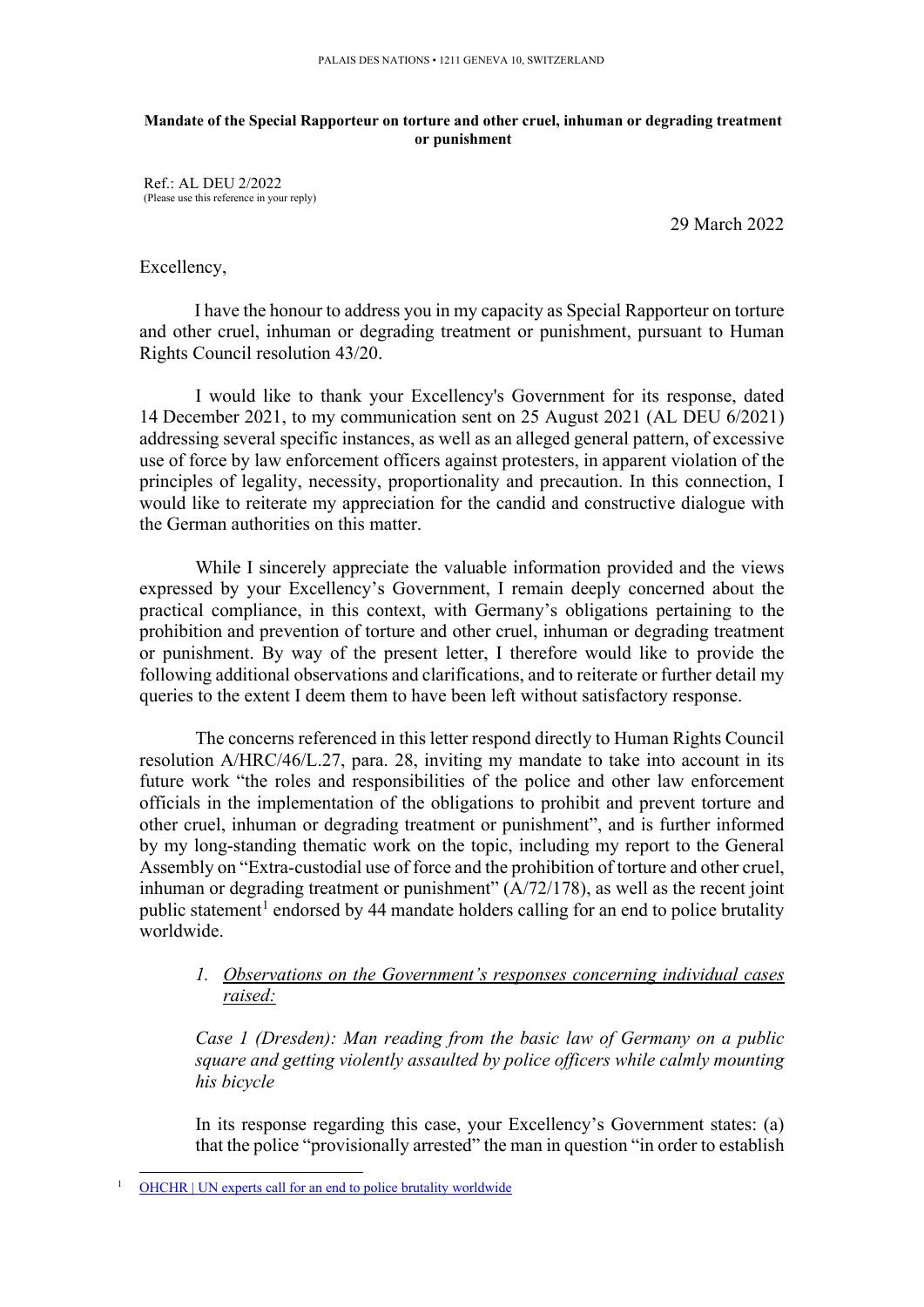his identity" after he had "initiated a banned assembly" by "reading out the German Basic Law in a loud voice"; (b) that "it was necessary to carry out the arrest by means of direct force" because the man showed "resistance" in that he "attempted to evade the police measure and depart by bicycle"; (c) that "the arrest of the man was altogether proportionate, particularly in order to prevent any further mobilization of sympathisers".

In this regard, I am concerned that this response seems to reflect a misinterpretation of both the factual circumstances and the applicable international legal principles governing the use of force by law enforcement officials.

First, from a factual perspective, the reason provided for this violent arrest, namely "to prevent any further mobilization of sympathisers", cannot be regarded as substantiated. Despite the presence of numerous police officers and the apparently calm and controlled environment, the man in question was not prevented from reading from the German Basic Law in a loud voice, but was allowed to carry out this activity uninhibited, until he voluntarily concluded and decided to leave the scene without making any indications as to his further intentions. There are thus no reasonable grounds to justify a sudden, urgent necessity to prevent this man from possibly continuing an activity elsewhere, which had just been calmly observed and tolerated at length without any physical intervention by the same police officers.

Second, from the perspective of my mandate, the relevant question is not whether "the arrest of the man was altogether proportionate", but whether the force used to do so complied with the principles of legality, necessity, proportionality, and precaution as detailed in the relevant international instruments governing the use of force by law enforcement officials. Regretfully, this question is not addressed at all in the response of your Excellency's Government.

Third, from the perspective of these legal principles, it is obvious from the available video footage that the man's attempt to mount his bicycle is neither hasty nor violent but occurs in slow and measured movements. Nothing in his previous behaviour suggests that he posed an immediate threat to the police officers or other bystanders. The police officers cannot be heard ordering him to stop or issuing any kind of warning, nor do they show the required graduated escalation in their employment of coercive measures. In particular, although the officers are located immediately next to the man and his bicycle, they do not attempt to block his path, to hold on to his arm or to the bicycle itself, all of which could have been easily accomplished. Instead, one of the officers suddenly attacks the victim from behind, targeting directly his unprotected neck and violently pushes him off his bicycle and onto the ground. Given that the man was moving at less than walking speed, it would have been easy for the involved officers to prevent him from leaving the scene without unexpectedly throwing their whole body-weight onto his neck and forcing him to the ground in a manner which quite evidently involved an unwarranted risk to his health and physical integrity, but also caused his inappropriate public humiliation by being needlessly thrown to the ground and kneeled on by several officers on a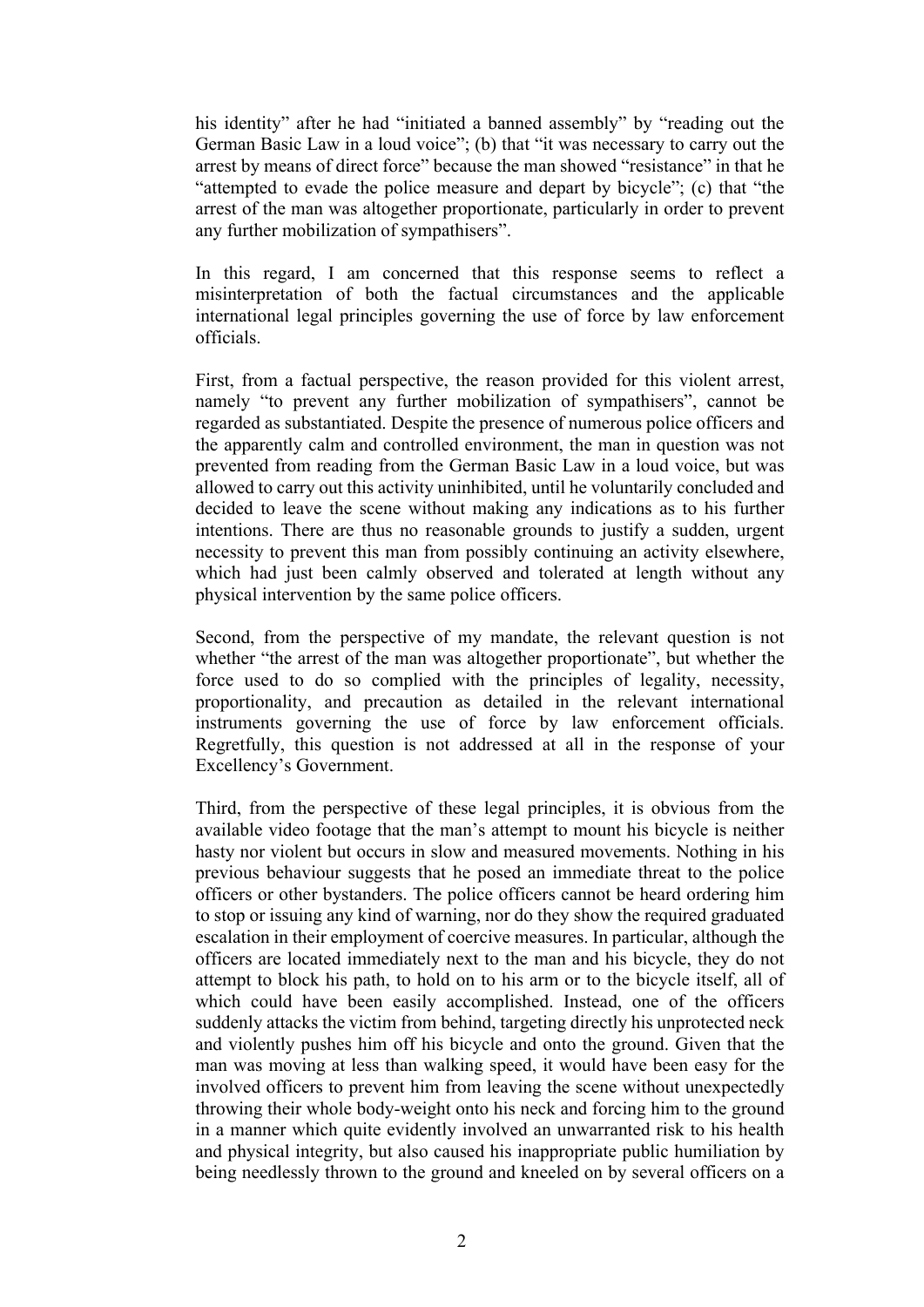public square. Thus, irrespective of whether the provisional arrest of the man for purposes of establishing his identity may have been lawful, the kind and degree of force used by the involved police officers, as objectively documented in the relevant video footage: (a) clearly was not necessary to achieve the stated purpose, (b) involved a serious risk of injury and public humiliation disproportionate to the stated purpose and, for both reasons separately, (c) infringed the man's physical integrity and human dignity in a manner that is unnecessary, disproportionate and incompatible with the level of precaution required in the use of coercive measures by law enforcement officials.

Fourth, from the perspective of the prohibition of torture and ill-treatment, I would like to recall that any use of force by law enforcement officials that does not pursue a lawful purpose; or that is unnecessary for the achievement of a lawful purpose; or that inflicts excessive harm compared to the purpose pursued amounts to cruel, inhuman or degrading treatment or punishment and, in some circumstances, even to torture (A/72/178, para.62 (c)).

In conclusion, the violence used in this case, as documented in the relevant video footage, clearly violates the Convention against Torture (CAT) and, therefore, entails an ex-officio obligation of the German authorities to promptly and impartially investigate (article 12) and prosecute (article 13) the conduct of the involved officers and their superiors, to impose individual sanctions commensurate to the culpability of each involved individual, to ensure that adequate redress and rehabilitation be provided to the victim (article 14), and to prevent recurrence through effective measures including public acknowledgement of fault and a declared policy of "zero-tolerance" for police brutality.

The continued failure of the German authorities to do so may well amount to "acquiescence", if not implied "consent" or "instigation", regarding a documented act of torture or other cruel, inhuman or degrading treatment or punishment occurring on its territory (article 1, 2 and 16 CAT), thus not only giving rise to State responsibility but also triggering individual criminal responsibility for complicity or participation on the part of any official failing to investigate, prosecute and punish perpetrators as required by international law (CAT, article 4). To the extent relevant, these considerations also apply to other cases of police brutality that have been raised in my official communications, or that have otherwise come to the attention of your Excellency's Government, but that have not received the prompt, impartial and effective follow-up required under international human rights law.

### *Case 2 (Berlin): Non-violent 75-year-old man brutally assaulted from behind, thrown to the ground and seriously injured for obstructing the passage of police vehicles*

According to the response of your Excellency's Government regarding this case, the police officer who committed the act of violence is currently being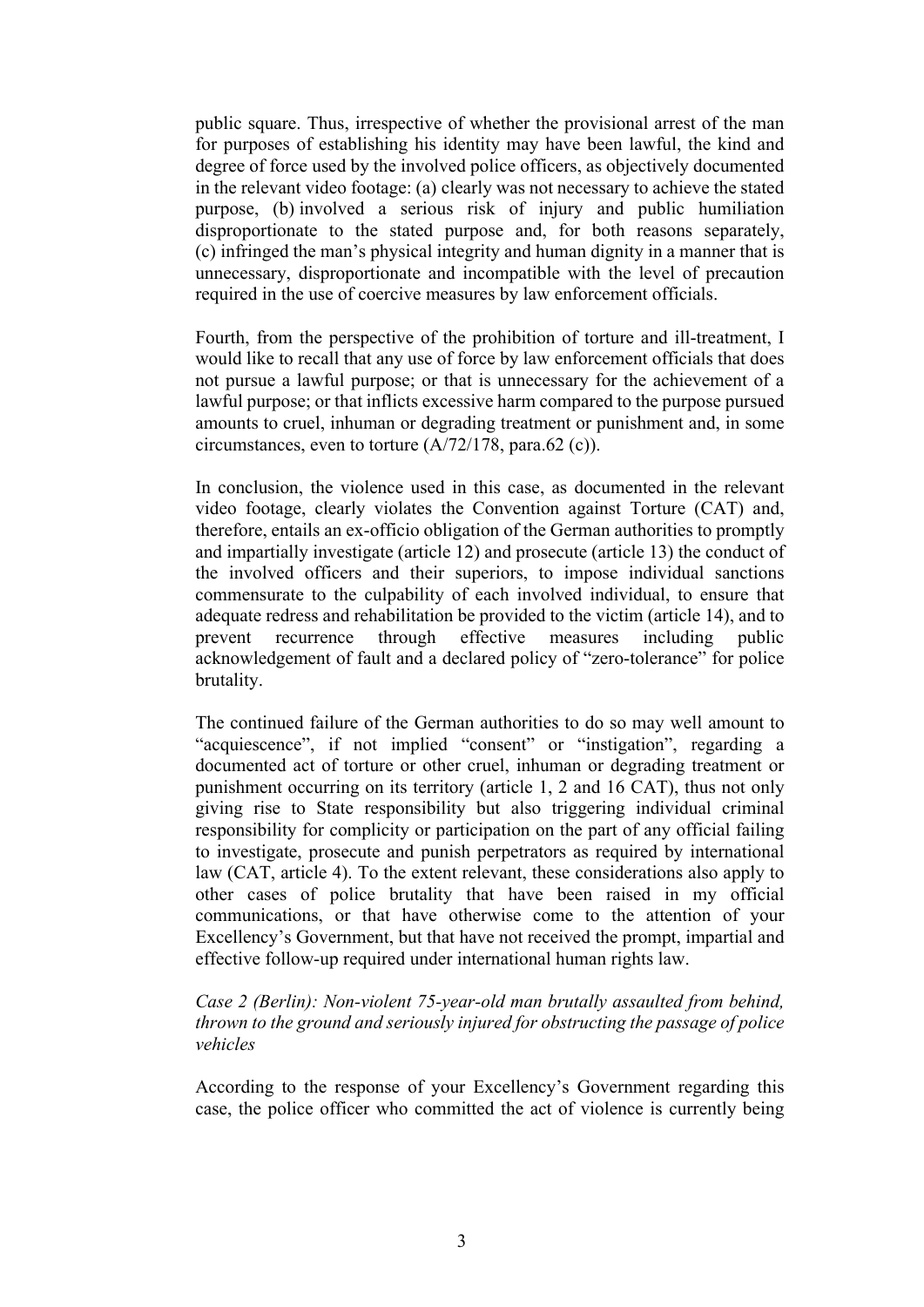investigated by the Land Criminal Police Office 342. While I appreciate the reported initiation of investigations in this case, I have the following concerns. First, the fact that the investigations are led by the police criminal office does not appear to meet the requirement of impartiality under Articles 12 and 13 of the CAT, according to which the investigating authority should be institutionally independent from the police service or the responsible Ministry. Second, the relevant video footage shows a police officer who may well be pursuing a lawful purpose (removing a person obstructing the passage of a police vehicle), but who does so by resorting to excessive violence incompatible with the principles of precaution (failure to use graduated escalation of force), necessity (failure to use the least harmful means available to achieve a lawful purpose) and proportionality (excessive physical and moral harm compared to real and imminent threat). In particular, the apparent default practice of the German police of physically forcing or throwing non-violent persons to the ground contravenes the requirement of graduated use of force, and entails unnecessary and disproportionate risks of physical injury, and needlessly degrades the assaulted person in violation of their human dignity. Such practice therefore amounts to cruel, inhuman or degrading treatment, and in some cases even torture, as absolutely prohibited under international human rights law.

Moreover, even after the unwarranted assault, neither the responsible officer nor any other law enforcement official present at the scene intervenes to provide the required medical assistance or otherwise shows any precaution or concern for the physical integrity and human dignity of the victim. Given that the kind and degree of force used was objectively likely to have caused serious injuries, and that there was no imminent threat to the acting officer or anyone else, leaving a person who has been deliberately or recklessly injured without first aid and medical assistance represents a grave violation of due diligence and precaution and should be prosecuted as an offence under national law.

In conclusion, despite well-documented video evidence of a clear violation of the Convention against Torture, more than 10 months after the incident, the German authorities still have not publicly acknowledged any fault and no decision to prosecute has been taken. This cannot be reconciled with Germany's obligations to "promptly" investigate and prosecute alleged violations, and to "immediately" examine victims' right to redress and rehabilitation, as set out in articles 7, 12, 13 and 14 of the CAT. Moreover, any undue delay of investigations or failure to take provisional disciplinary measures against alleged perpetrators, such as warnings and temporary suspension from service, also violate Germany's duty to take "effective measures" with a view to preventing the re-occurrence of the alleged violations under article 2 of the CAT and leaves the impression of *de facto* impunity for police brutality through procrastination ("justice delayed is justice denied").

#### *Case 3 (Berlin): Non-violent man brutally thrown backwards to the ground*

According to response of your Excellency's Government, following conclusion of internal police investigations, the video footage relating to this case has now been sent to the Berlin public prosecution office for further evaluation. While I appreciate the reported initiation of investigations in this case, no information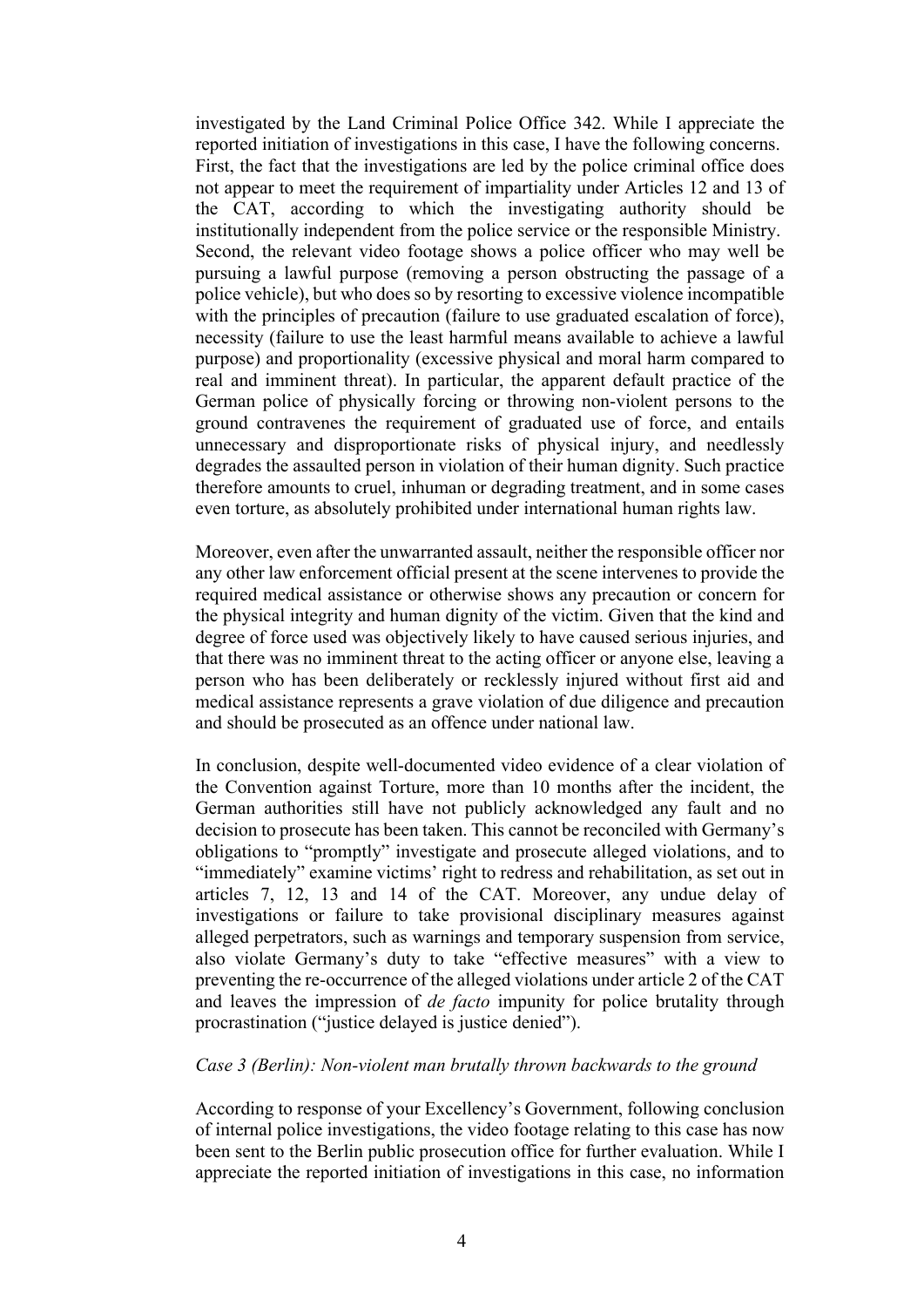was provided as to the outcome of the police investigation and, many months after the event, still no fault has been acknowledged by the German authorities and no decision to prosecute has been taken. This significant delay appears to be incompatible with the obligation of "prompt" and "impartial" investigation and "immediate" examination of the victim's right to redress and rehabilitation. In this case, again, the police officer involved may well be pursuing a lawful purpose, but the available video footage leaves no doubt that he does so by resorting to excessive violence incompatible with the principles of precaution, necessity, and proportionality, as elaborated in case 2. Here too, the apparent default practice of the German police of physically forcing or throwing nonviolent persons to the ground contravenes the requirement of graduated use of force, entails unnecessary and disproportionate risks of physical injury, and needlessly humiliates the assaulted person in violation of their human dignity. Such practice invariably amounts to cruel, inhuman or degrading treatment and, when inflicted on powerless persons, may even constitute torture, as absolutely prohibited under international human rights law.

Finally, I wish to reiterate my concerns about the undue delay of investigation and the apparent failure to take provisional disciplinary or other effective measures against the alleged perpetrator, in order to prevent re-occurrence as provided for under article 2 of the CAT, which give rise to a real risk of *de facto* impunity through procrastination.

# *Case 4 (Berlin): Defenceless woman secured on the ground by four police officers is being violently punched several times*

According to the response of your Excellency's Government, this incident is registered with the Berlin public prosecution office under file reference number 231 UJs 2349/20, has been processed by Land Criminal Police Office 342 as specialist unit for police offences, and "the investigations are still ongoing".

While I appreciate the reported initiation of investigations in this case, no information was provided as to the outcome of the police investigation, and I remain concerned that the investigating authority lack the level of independence required for an impartial investigation. Here too, more than a full year after the event, still no fault has been acknowledged by the German authorities and no decision to prosecute seems to have been taken. This significant delay appears to be incompatible with the obligation of "prompt" and "impartial" investigation and "immediate" examination of the victim's right to redress and rehabilitation, as well as with the duty to take "effective measures" for the prevention of reoccurrence and, overall, consolidates the impression of *de facto* impunity through procrastination.

*Case 5 (Berlin): Non-violent man allegedly having insulted a police officer is brutally assaulted by the officer, who then receives support from other officers in throwing him to the ground followed by handcuffing and arrest.*

I deeply regret your Excellency's Government response regarding this case, stating that the "responsible police station of the Land Criminal Police Office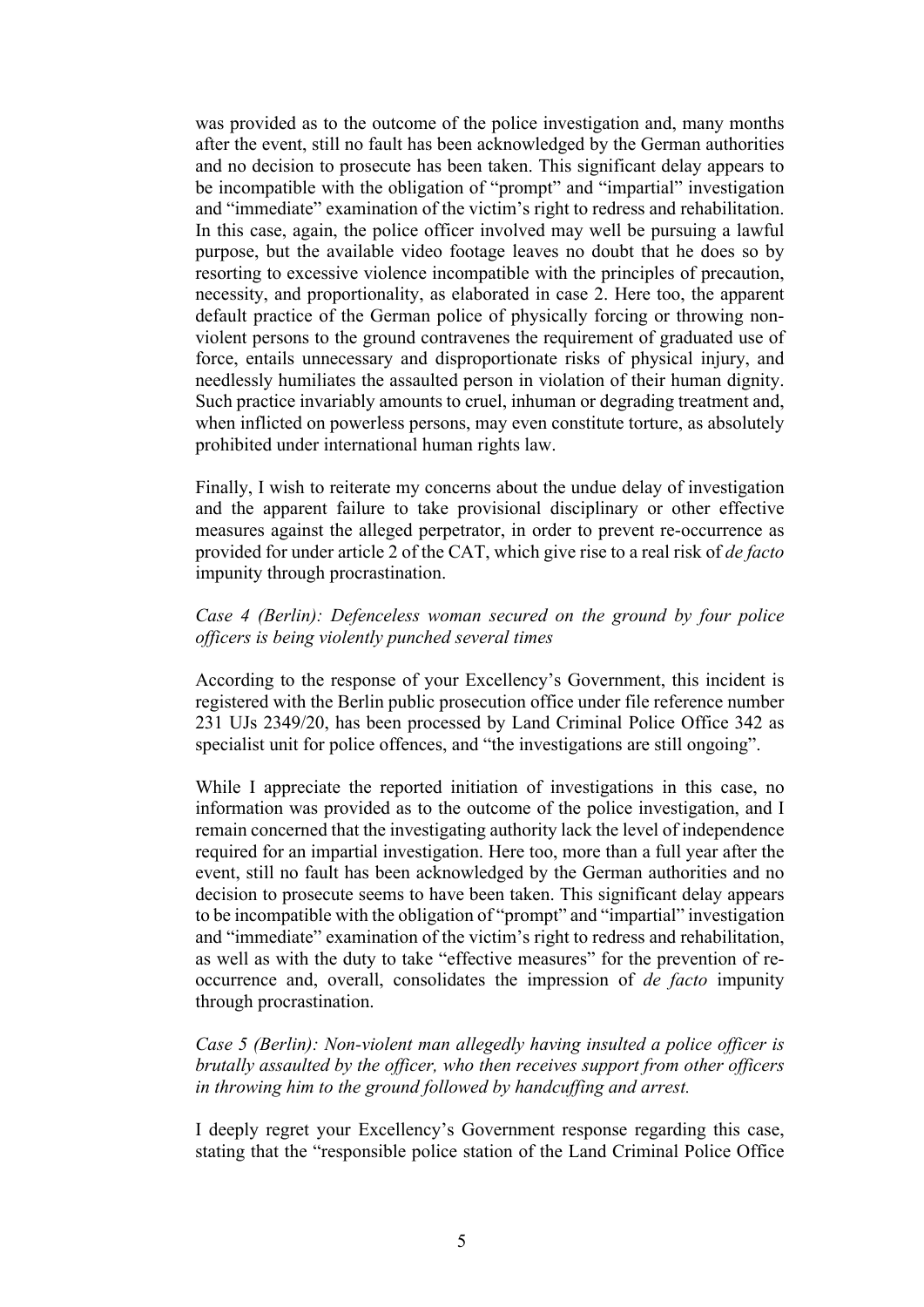has so far been unable to match this incident with any specific investigation proceedings on the basis of the case description."

Given the video evidence provided in the previous communication, which documents an irrefutable case of excessive use of force by police officers whose ID numbers are clearly identifiable on their uniforms, this response cannot be regarded as convincing.

I would like to remind your Excellency's Government of its absolute and nonderogable (ex officio) obligation to initiate a prompt and impartial investigation in order to identify the responsible officers, establish the facts, initiate criminal prosecution, and take measures of redress, compensation and prevention of reoccurrence, regardless of whether the victim has submitted a formal complaint. Any failure of the German authorities to do so would amount to "acquiescence" with a documented act of torture or other cruel, inhuman or degrading treatment or punishment occurring on its territory (Art. 1, 2 and 16 CAT), thus not only giving rise to State responsibility but also triggering individual criminal responsibility for complicity and participation on the part of any official failing to investigate, prosecute and punish perpetrators as required by international law (Art. 4 CAT).

On the substance of the case, it should be recognized that disrespectful remarks or insults directed by protesters at police officers may well violate domestic law and, in cases of sufficient seriousness, may even justify law enforcement action against the perpetrators. At the same time, police officers must be trained and instructed to show moderation, restraint and resilience in response to provocative behaviour. In no case can mere disrespectful or insulting conduct justify the use of force, as the significant risks associated with physical violence would almost invariably have to be regarded as disproportionate compared to the legitimate public interest in the discontinuation of the relevant misconduct. Many of the allegations received by the Special Rapporteur, including through video evidence, suggest that the German police tends to adopt or tolerate an excessively permissive approach regarding the use of violence by its officers in response to non-violent provocative behaviour. In this connection, I would like to underline that the resort to physical violence for vindicative purposes cannot be reconciled with universally accepted standards on the use of force by law enforcement officials and, thus, contravenes the absolute and non-derogable prohibition of torture and other ill-treatment.

# *Case 6 (Berlin): Defenceless man secured on the ground by several police officers continues to be brutally beaten during arrest, resulting in temporary loss of consciousness and serious injuries*

According to the response of your Excellency's Government, this incident is registered with the Berlin public prosecution office under file reference number 231 UJs 1725/21, has been processed by Land Criminal Police Office 342 and "the case is approaching the conclusion of police investigations".

The Government response further indicates that "the video sequence does not show the entire course of events but essentially only the police arrest" and that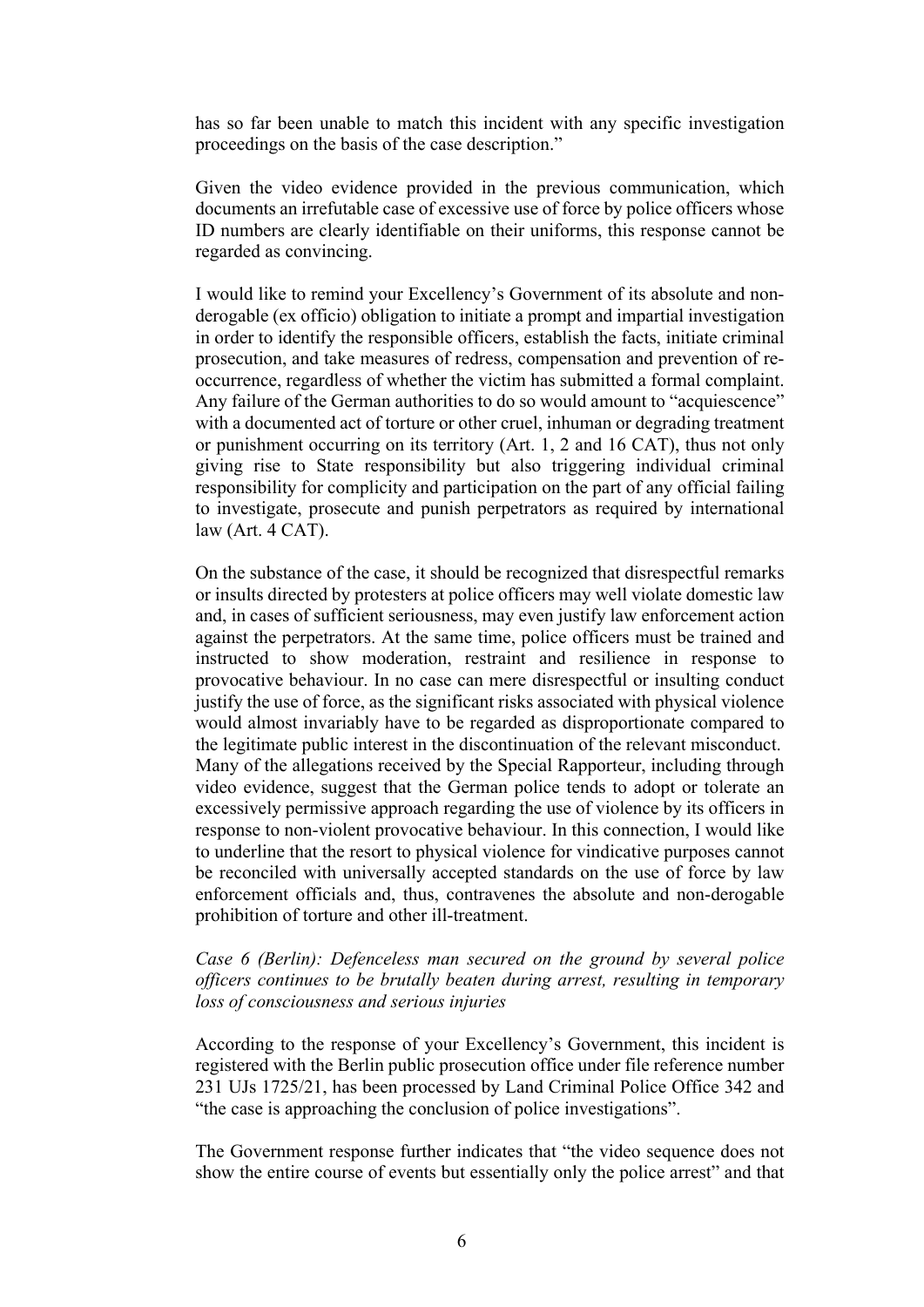"witness statements and other video recordings permitting a broader view of the overall situation including the actions of the aggrieved party have been secured and evaluated".

While I appreciate the initiation of investigations in this case, I remain concerned that, by referring to the "actions of the aggrieved party", the German authorities appear to try to justify or trivialize police conduct which is subject to an absolute and non-derogable prohibition under international law. In particular, whatever conduct the protestor in question may have engaged in prior to his arrest, the video footage at our disposal shows how several police officers, having overpowered and physically secured him on the ground, continue to beat him repeatedly on the back and on his head until he loses consciousness, with his face and arms covered in blood. Throughout the video sequence, the man shows no visible sign of violence, resistance or threatening conduct.

In conclusion, irrespective of any previous misconduct on the part of the victim, the force used by police officers is clearly unnecessary for the purpose of arrest, entail disproportionate injuries and humiliation, and demonstrate a lack of precaution as well as a serious disregard for physical integrity and human dignity. Further, once more, the investigation is conducted by an authority that seems to lack the required independence from the police force and, despite compelling video evidence of serious misconduct on the part of the arresting officers, several months after the incident, no decision to prosecute and no provisional disciplinary measures have been taken, nor has there been an acknowledgement of fault on the part of the authorities, or any other public commitment to a "zero-tolerance" policy for police brutality in line with Germany's duty to take "effective measures" with a view to preventing the reoccurrence of the alleged violations. Last but not least, the Government response failed to address alarming allegations according to which police officers attempted to influence the medical report of the victim by claiming that the injuries sustained were a result of a fall and not due to severe beating. Here too, the authorities have an *ex officio* duty to investigate and, should these allegations prove to be accurate, prosecute and punish the perpetrators for trying to cover up an act of torture or other cruel, inhuman or degrading treatment.

# *Case 7 (Berlin): Non-violent woman being thrown to the ground in a lifethreatening manner while attempting to pass through a police cordon*

According to the response of your Excellency's Government, this incident is registered with the Berlin public prosecution office under file reference number 271 UJs 1659/21, and is "currently still been processed" by Land Criminal Police Office 342. While the case "is approaching the conclusion of police investigations, it has not yet been possible to identify the aggrieved party".

While I appreciate the reported initiation of investigations in this case, I reiterate my concern regarding the facts that the investigation is conducted by and authority that appears to lack the required independence from the police force and that, despite compelling evidence of serious misconduct on the part of the responsible police officer, several months after the event, no decision to prosecute and no provisional disciplinary measures have yet been taken, nor has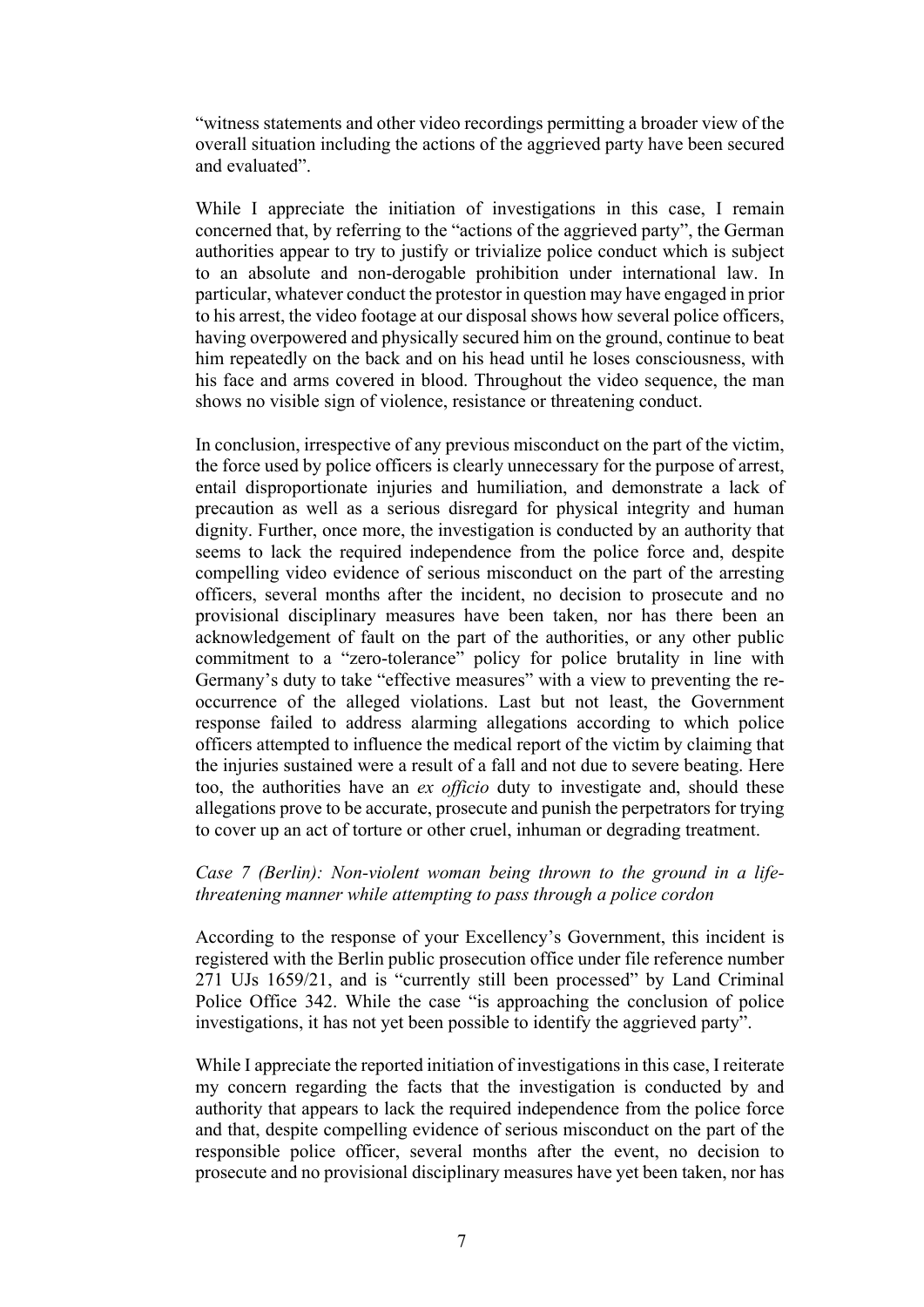there been an acknowledgement of fault on the part of the authorities, or any other declared public commitment to a "zero-tolerance" policy for police brutality in line with Germany's duty to take "effective measures" with a view to preventing the re-occurrence of the alleged violations.

In this case, again, the responsible police officer may well be pursuing a lawful purpose, but the available video footage leaves no doubt that he did so by resorting to excessive violence incompatible with the principles of precaution, necessity and proportionality as outlined in relation to other cases above.

Here too, I note with concern that the authorities have not been able to identify the aggrieved party, which suggests that, even after the use of excessive violence, neither the responsible officer nor any other law enforcement official present at the scene intervened to identify the victim, provide the required medical assistance or otherwise show any precaution or concern for her physical integrity and human dignity.

#### *2. Apparent discrepancy between normative provisions and actual practice*

I thank your Excellency's Government for the exhaustive information provided regarding the existing normative, procedural and institutional framework for the reporting and investigation of alleged misconduct by police officers, as well as for the conduct of disciplinary and criminal proceedings both at the Federal and State (Bundesland) level. According to the Government, disciplinary and criminal investigations are initiated *ex officio* - that is irrespective of the existence of a complaint - whenever there is credible suspicion or factual indication that a police officer has committed an offense or breach of duty. Investigations are said to rely on police reports, video and audio evidence, as well as complaints submitted by bystanders and other witnesses. Disciplinary investigations are said to be conducted by competent mechanisms within the police, whereas the criminal liability of police officers is investigated by the public prosecutor's office. Furthermore, the Government confirms that all victims are entitled to compensation for the inflicted pain and suffering, as well as the damages sustained.

While I appreciate the formal existence of a sophisticated normative, procedural and institutional framework for the reporting and investigation of the use of force by the police, I am seriously concerned that, in practice, they do not seem to produce a realistic pattern of disciplinary and criminal sanctions corresponding either to the number of complaints that were actually submitted, or to the number and frequency of sanctions that would statistically be expected to arise even with a well-trained and commanded law enforcement service actively engaged in the policing of assemblies in a country with more than 80 million inhabitants.

According to official data provided by the Government, with the exception of one single case of criminal conviction sanctioned with a fine (Bavaria), all other disciplinary and criminal investigations relating to the use of force during the policing of assemblies throughout Germany during a period of almost two years (since January 2020) have been either dismissed for lack of evidence or are still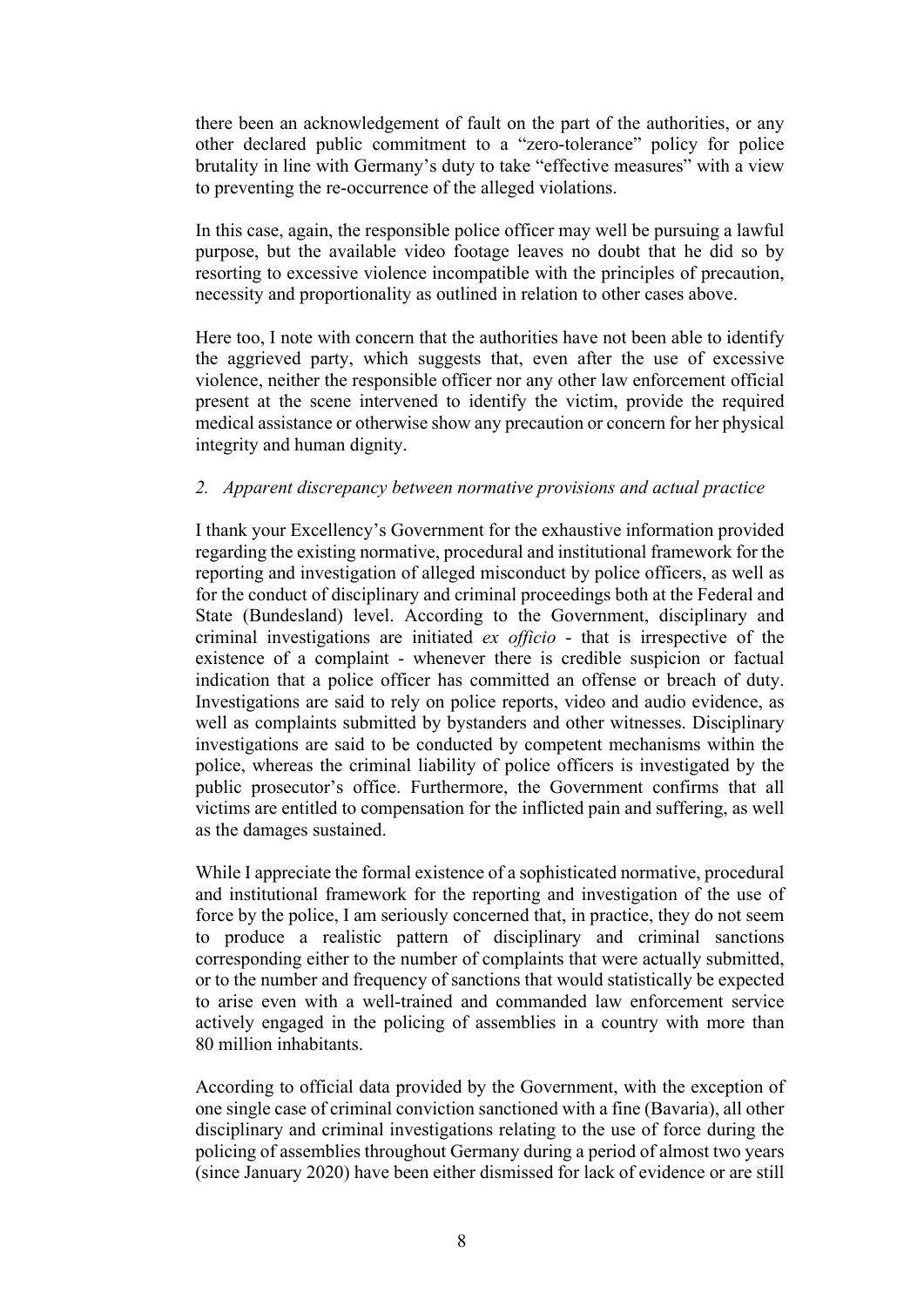ongoing, often more than one year after the alleged offense. Three additional cases were dismissed upon payment of a fine (one in Bavaria and two in Lower Saxony). Apart from these four cases, throughout all of Germany, no disciplinary measures or criminal sanctions whatsoever appear to have been imposed on any police officer for excessive use of force during the policing of assemblies, nor did the Government publicly acknowledge any fault or reassure the population by declaring a "zero tolerance" policy for police brutality.

Based on long-standing experience in the regulation, instruction and evaluation of police and military operations, I would like to remind your Excellency's Government of the fact that even the most professional police force consists of human beings called to work in extremely difficult circumstances. While culpable misconduct on the part of police officers must never be condoned, it is unrealistic to think that it could ever be avoided completely. Therefore, the almost complete absence of disciplinary and criminal sanctions against law enforcement officials after almost two years of heightened tensions and frequent clashes with protesters in a country the size of Germany is unlikely to reflect a reliable assessment of operational reality but, rather, suggests dysfunctional command and control structures, which may well meet all normative and institutional requirements on paper, but which are incapable of effectively responding to official misconduct in practice.

Similarly, the fact that, often more than one year after the respective incidents, even well-documented cases of police brutality are still "pending", with no criminal conviction, no decision to prosecute, and no disciplinary sanction being imposed, raises important concerns regarding the effectiveness and efficacy of the measures taken by the German authorities with a view to ensuring prevention, deterrence, and the administration of justice in cases of alleged police brutality. Overall, significant delays seem to be a frequent - if not generalized - feature of investigations into alleged disciplinary and criminal misconduct by law enforcement officials, thus producing what seems to be a structural pattern of *de facto* impunity and acquiescence through procrastination.

The systematic delay of disciplinary and criminal investigations against German police officers stands in particularly stark contrast to the "accelerated judicial proceedings" applied by the authorities in adjudicating, convicting and sentencing protesters for their participation in unauthorized assemblies, including acts of violence. For example, I am alarmed at the reported sentencing of eight protesters following the so-called "accelerated judicial proceedings" within as little as 24 hours from the moment of their arrest in connection with an unauthorized assembly in Schweinfurt on [2](#page-8-0)6 December  $2021<sup>2</sup>$  On this background, the fact that virtually all allegations of violent misconduct against police officers in the same type of situation either have been dismissed for lack of evidence or are maintained "pending" *ad infinitum* further consolidate the impression of a generalized pattern of *de facto* impunity and acquiescence through procrastination.

<span id="page-8-0"></span><sup>2</sup> <https://www.polizei.bayern.de/aktuelles/pressemitteilungen/022003/index.html>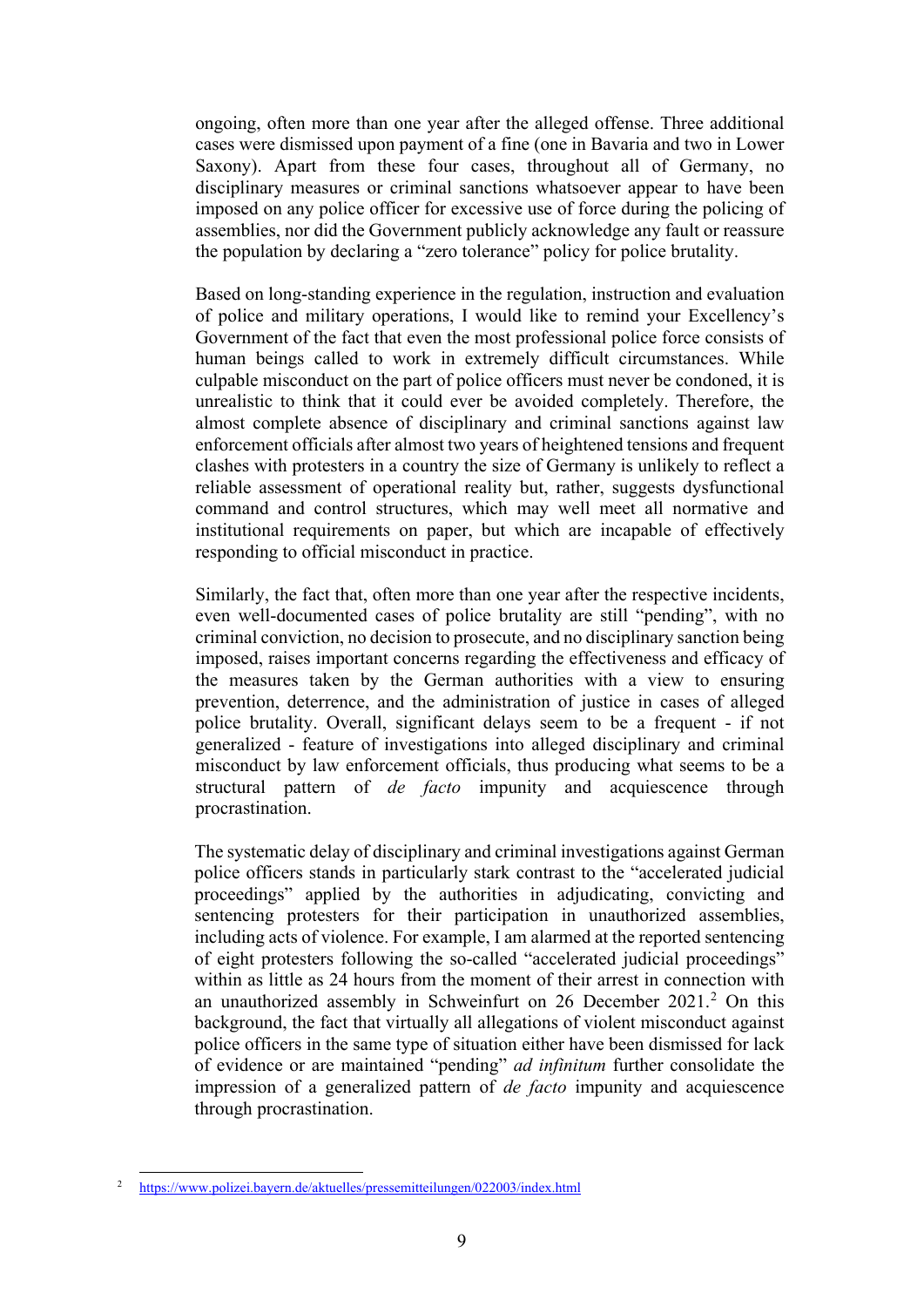I therefore urge your Excellency's Government to take immediate measures with a view to ensuring that investigations into alleged disciplinary and criminal misconduct on the part of law enforcement officials be conducted in a "prompt" and "impartial" manner and that victims' right to redress and rehabilitation be "immediately" examined, so as to serve as an "effective" measure of prevention in line with the obligations codified in the Convention against Torture. Any undue leniency, tolerance or acquiescence with alleged acts of torture and other ill-treatment must be prevented through the implementation, on all levels of the investigative and judicial process, of a strict "zero tolerance" policy with regard to police brutality. The prompt and transparent investigation and prosecution of allegations of torture and ill-treatment by the competent authorities are indispensable to maintain public confidence in the State's adherence to the rule of law and to prevent any perception of official acquiescence, consent or complicity in relation to unlawful practices.

#### *3. Reported lack of capacity to produce relevant statistical data*

According to the response provided by your Excellency's Government, the statistical data requested in my communication is "not available" for four of the largest States (Bundesländer), that belong to the most relevant in terms of the policing of protests and assemblies (namely Berlin, North Rhine-Westphalia, Bavaria and Hesse), and which together account for approximately 40 million inhabitants or half of Germany's population.

While I appreciate that the requested data compilation may require some research and effort, I would have expected, at the very least, a statistical overview of the number of cases in which officers of the concerned police forces have been subjected to disciplinary or criminal proceedings and sanctions for alleged use of excessive force in the policing of assemblies since January 2020. The reported inability of the public authorities to produce this kind of statistical data would seem to deprive them of their capacity to realistically evaluate and ascertain the compliance of their own law enforcement officials with international standards governing the use of force and, therefore, adversely affects the ability to reliably identify and address shortcomings through preventative and corrective measures. The absence of relevant statistical data also undermines the reliability of generalized assertions made in the response of your Excellency's Government, such as that, in Hesse, "conduct by police officers relevant under criminal or disciplinary law is therefore reviewed in all cases and systematically followed up under criminal and disciplinary law." Without reliable statistical data, there is no way to ascertain whether these provisions are applied effectively in practice. On the contrary, in my view, the statistics provided by other States (Bundesländer), as well as the responses provided to the individual cases raised in my initial communication suggest a significant discrepancy between normative provisions and practical reality.

I therefore urge your Excellency's Government to take immediate measures with a view to ensuring the capacity of all authorities throughout Germany to systematically and transparently collect, evaluate and process data related to the use of force by law enforcement officials in line with their international obligation to effectively prevent, investigate, prosecute and redress acts of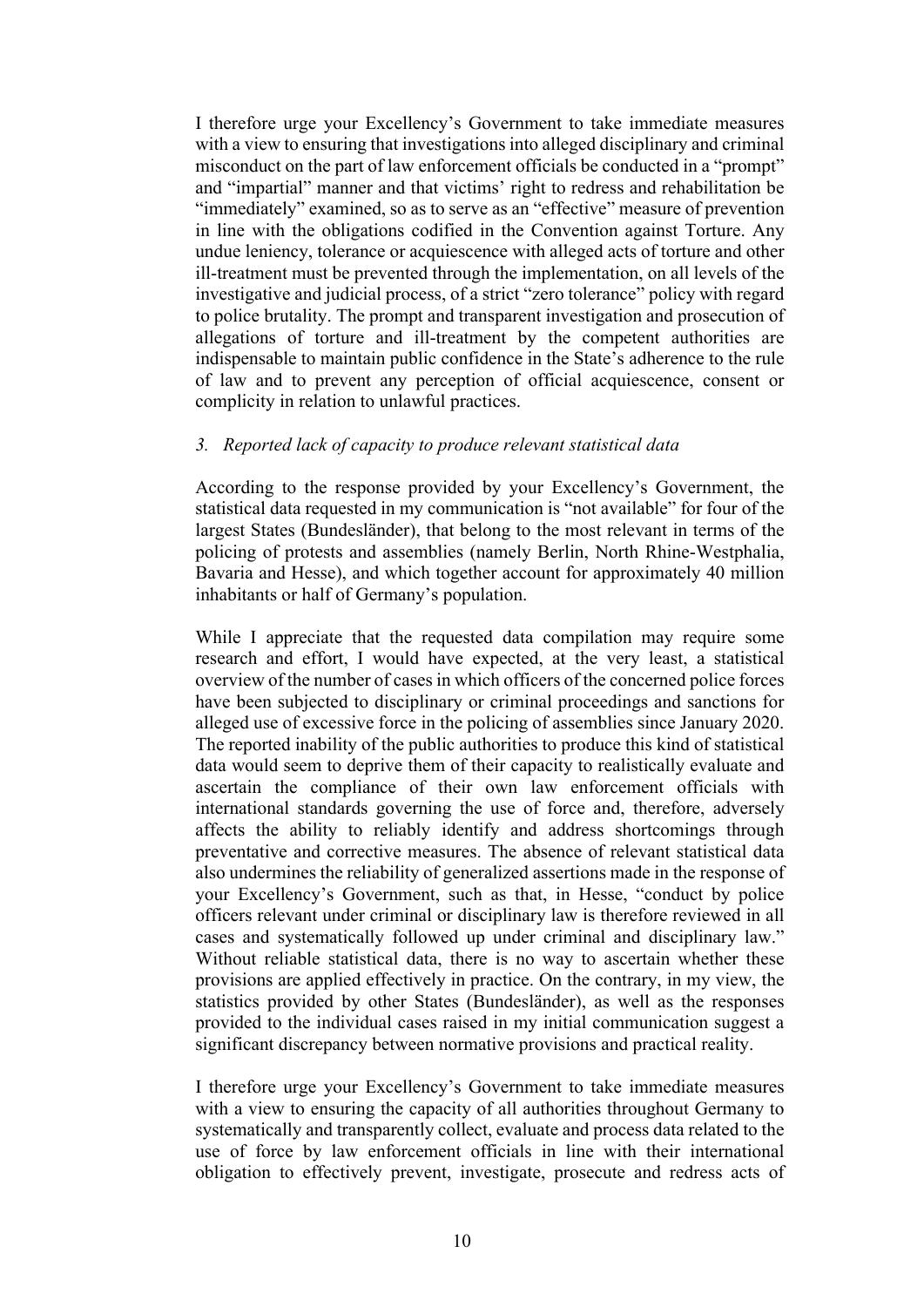torture and ill-treatment, as well as to systematically review rules, instructions, methods and practices related to law enforcement, in accordance with articles 10 and 11 of the CAT.

### *4. Concerns with regard to mechanisms of redress*

Furthermore, I would like to raise concern about the mechanisms of redress as described in the Government's response, which seem to limit the right to redress to aspects of compensation of victims and the possibility to lodge a legal complaint with the competent authorities to receive compensation for material or immaterial damage such as pain and suffering. In this context, I would like to remind your Excellency's Government that the right to redress as set out in Article 14 of the CAT incorporates the concepts of effective remedy and reparation. "The comprehensive reparative concept therefore entails restitution, compensation, rehabilitation, satisfaction and guarantees of non-repetition and refers to the full scope of measures required to redress violations under the Convention" (Committee against Torture, General comment No. 3 (2012), para. 2). Based on this definition, I would like to emphasise that individual and institutional accountability for acts amounting to torture and ill-treatment, prosecution of perpetrators, as well as guarantees of non-repetition are fundamental components of the right to redress, which should be unequivocally granted to all victims.

Accordingly, I would like to remind your Excellency's Government of its duty to provide procedural and substantive redress to victims. On the procedural level, this includes the duty to establish effective and accessible complaints mechanisms, and investigation bodies, able to determine and grant redress for victims of torture and ill-treatment. On the substantive level, "States parties shall ensure that victims of torture or ill-treatment obtain full and effective redress and reparation, including compensation and the means for as full rehabilitation as possible" (Committee against Torture, General comment No. 3 (2012), para. 5).

Especially in a situation such as the one prevailing in Germany since January 2020, where there have been numerous allegations of serious misconduct on the part of officers tasked with policing assemblies, the right to redress and rehabilitation also includes unequivocal guarantees of non-repetition, such as public acknowledgments of fault, declared policies of "zero tolerance" for police brutality, and unambiguous commitments to the human dignity of all inhabitants, including those engaging in protests, civil disobedience or even criminal offences.

### *5. Misinterpretation of the principles governing the use of force*

Your Excellency's Government response asserts that, in managing public protests in line with national legislation, the German police are required to apply measures of de-escalation and an assembly-friendly conduct. However, the individual cases submitted in my communication, as well as other cases brought to the attention of my mandate, document numerous instances where law enforcement officials appear to have acted in a manner incompatible with these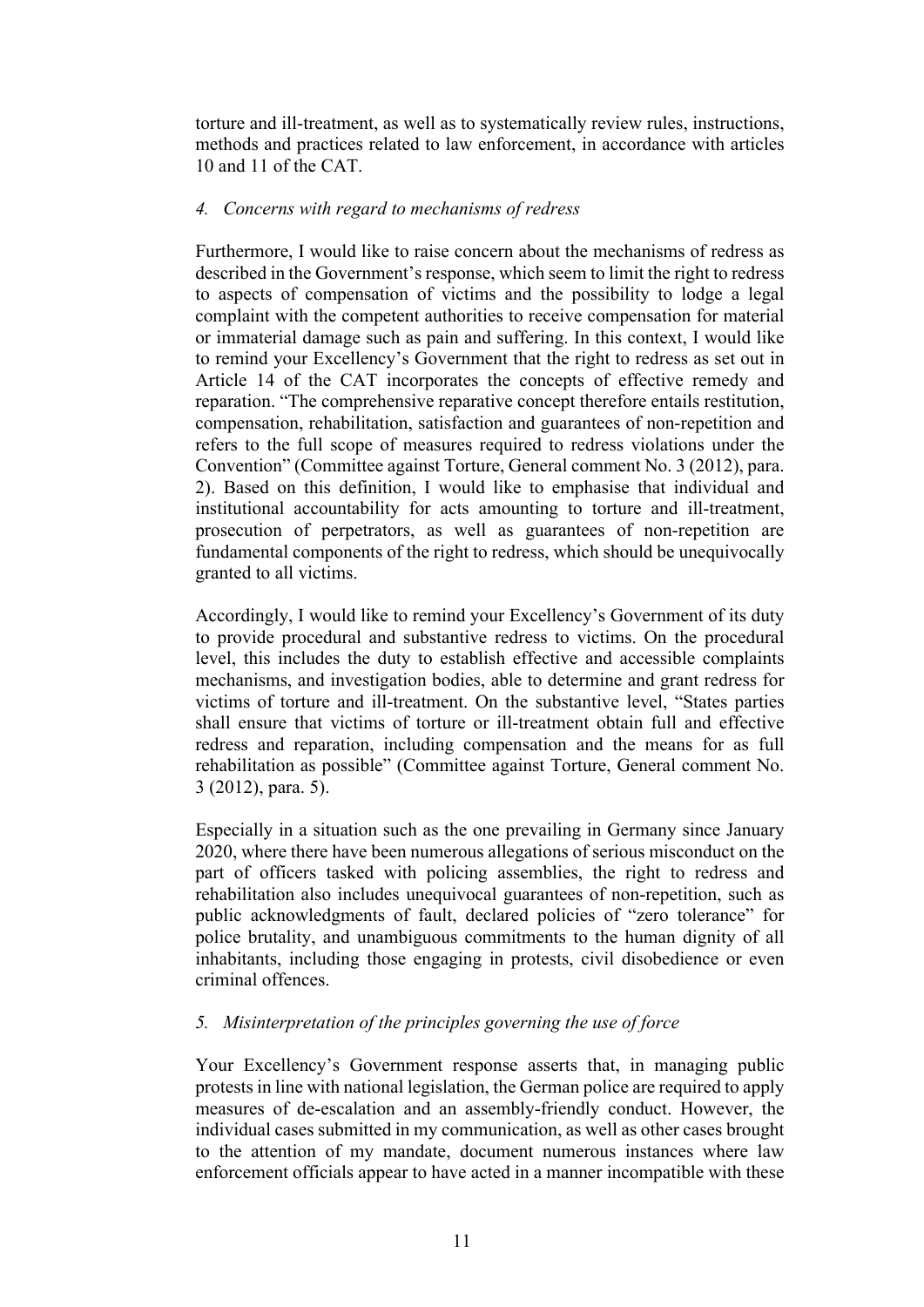requirements, most notably by resorting to physical violence that was neither necessary nor proportionate in the circumstances, but also by failing to intervene and protect defenceless protesters from the risk or consequences of excessive or otherwise abusive violence on the part of their fellow police officers.

Based on the available video footage, the German police seems to adhere to an excessively permissive and heavy-handed approach, using overwhelming physical violence at a very low threshold of engagement. This also includes frequent resort to violence in response to verbal provocations or disagreements with non-compliant but otherwise non-violent protesters. Particularly the apparent default practice of the German police of physically forcing or throwing disobedient but non-violent protesters to the ground contravenes the requirement of graduated use of force, and entails unnecessary and disproportionate risks of physical injury as well as needless humiliation.

Although such practice amounts to cruel, inhuman or degrading treatment, and in some cases even torture, the response of your Excellency's Government to Case 1 raised in my communication, as well as the personal discussions held with Senior Police Officials regarding the video footage of another case (see discussion on Case 8 below), suggest a consistent misinterpretation of the requirements of necessity, proportionality and precaution.

More specifically, many video sequences, but also explanations given by my direct interlocutors at the police, demonstrate rules of engagement which discount serious risks to physical integrity and human dignity, and give almost unrestrained priority to often exaggerated or speculative security concerns, as well as formalistic demands of absolute obedience, including in cases where the purpose or justification of police instructions may be questionable.

I therefore would like to take this opportunity to recall the substantive principles governing the use of force by law enforcement officials:

**Lawful purpose**: Depending on the legal and factual circumstances prevailing in a particular situation, legitimate law enforcement action may well include purposes such as preventing demonstrators from breaking police cordons, clearing the passage for police vehicles, enforcing obligations on social distancing and the wearing of facial masks, or dissolving unlawful assemblies. While it may further be legitimate to employ force in defence of self or others against unlawful attacks and other wrongful conduct, and to enforce the legal order more generally, individual law enforcement officials cannot under any circumstances lawfully use force or coercion merely for punitive or retributive purposes, even in response to disrespectful, provocative, or even wrongful conduct. Law enforcement officials must at all time display a professional attitude and conduct commensurate with the public power and confidence vested in them.

**Necessity:** Even when law enforcement officials pursue a lawful purpose, they may resort to force and coercion only if, for as long as, and to the extent to which this purpose cannot be achieved through less harmful means. Even when the use of force is necessary in principle, the kind and degree of force used may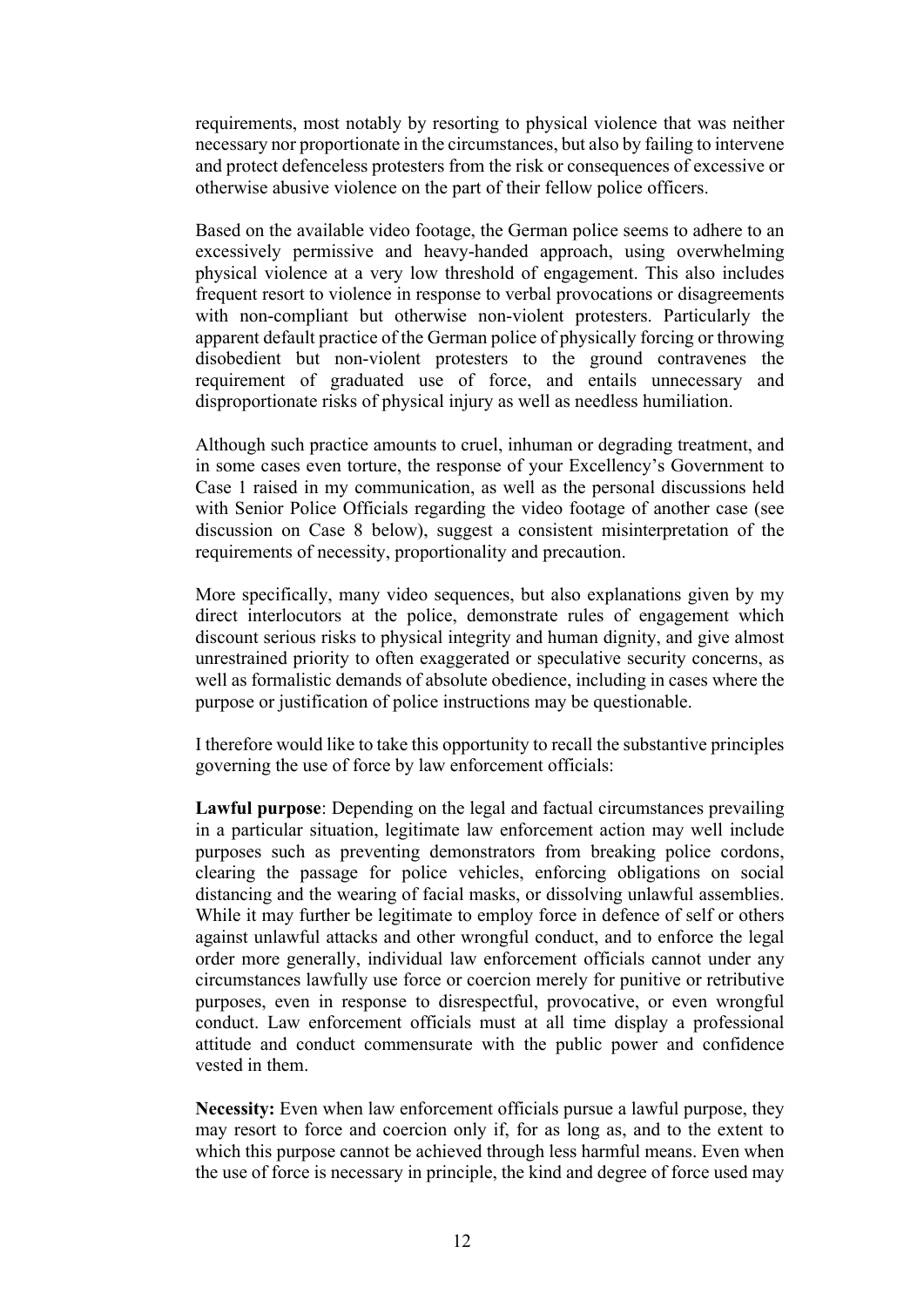not lawfully exceed what is necessary in order to achieve a lawful purpose and may not continue temporally beyond the moment of its achievement. For example, a demonstrator whose suspected or real misconduct can be effectively addressed through an advance warning, verbal order, or gradated use of force, may not be violently pushed, thrown to the ground, beaten, or sprayed with irritants; and a defenseless demonstrator who has been restrained or otherwise clearly overpowered may no longer be beaten or held in a stranglehold, even if he has previously engaged in violence, unlawful or disrespectful conduct.

**Proportionality:** Even where the use of force by law enforcement officials is necessary for the achievement of a lawful purpose, it cannot justify the infliction of pain, suffering or other harm that must be regarded as disproportionate compared to the importance of the lawful purpose to be achieved. Arguably, in some circumstances, the enforcement of rules designed to prevent potentially life-threatening infections may justify the use of moderate and gradated physical force, such as physical restrictions of the freedom of movement, but cannot legitimize the use of excessive violence likely to generate risks, or inflict pain, suffering and injuries that are disproportionate to the immediate risk posed by the concerned individual, are violate the prohibition of torture and other cruel, inhuman or degrading treatment, or are incompatible with the protection of the right to life. In some circumstances, this may mean that law enforcement officials may have to decline to enforce the lawful purpose of their mission based on considerations of proportionality.

**Precaution**: Law enforcement officials must always plan, prepare, and conduct their operations so as to avoid or minimize, to the maximum extent possible, the resort to unnecessary, disproportionate or otherwise unlawful force or coercion. This includes the implementation by law enforcement officials of a gradated approached to the use of force, the use of de-escalatory measures, and the duty to provide protection and medical care to persons and bystanders who may have been injured or otherwise negatively affected by coercive measures. Law enforcement operations must give due consideration to the risks generated by the use of force against persons in situations of vulnerability, such as children, women, the elderly, or persons with disabilities.

**Non-discrimination**: in performing their functions, including the policing of assemblies, law enforcement officials must not discriminate against any person on the basis of race, ethnicity, colour, sex, sexual orientation, language, religion, political or other opinion, national or social origin, disability, property or birth, or other similar criteria. This includes critical opinions concerning Government policies in response to the COVID-19 pandemic, to environmental issues, to housing crises, or to any other public controversy.

#### *6. New allegations of excessive use of force*

Following my communication dated 25 August 2021 (AL DEU 6/2021), my mandate continues to receive testimonies from victims and video evidence documenting new cases of police brutality following the same pattern as the selected cases submitted in my initial communication. By way of example, two particularly revelatory cases shall be described as Cases 8 and 9, which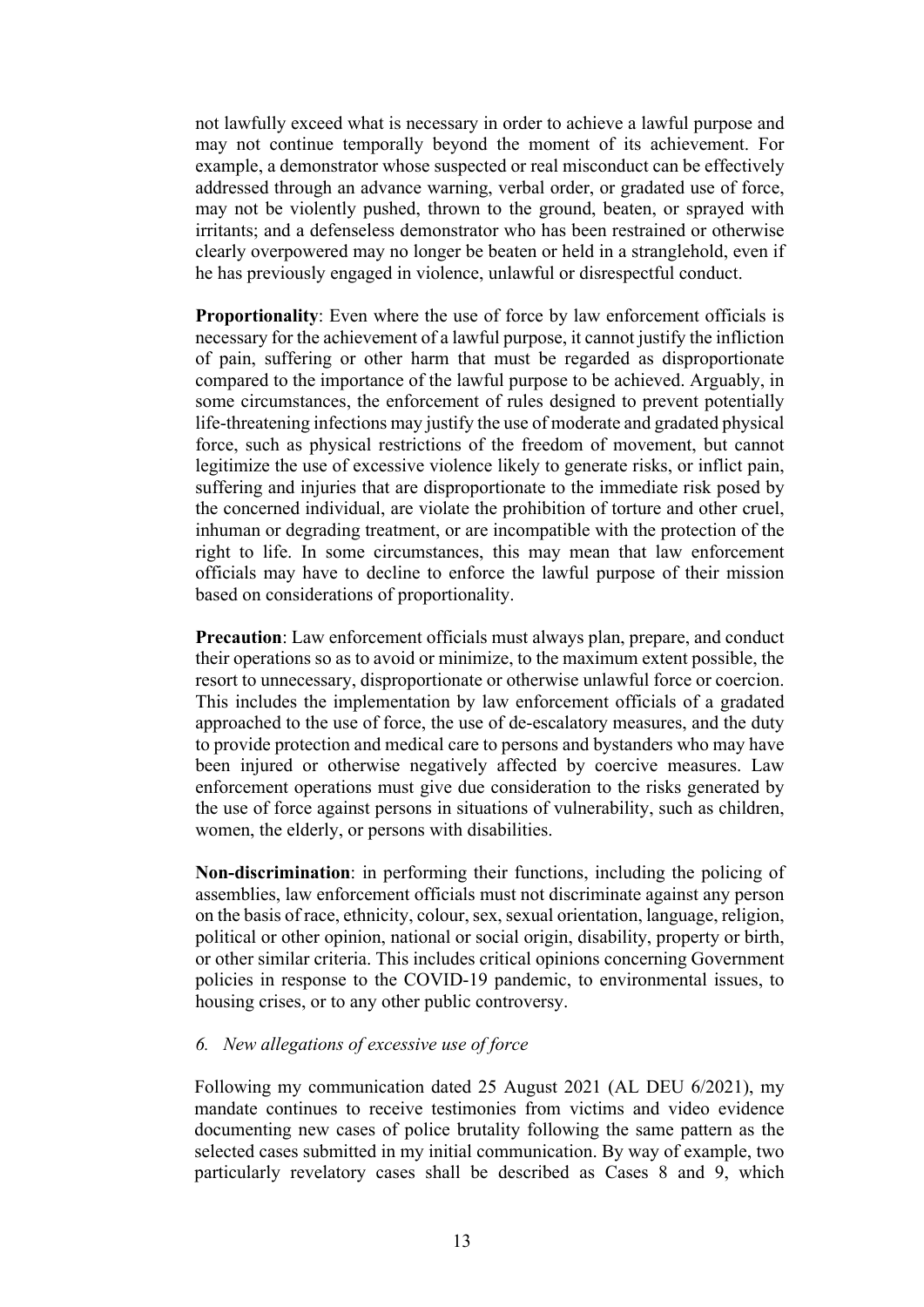complement and further illustrate Cases 1 to 7 submitted in my initial communication and refined in this letter.

### *Case 8: Non-violent woman and men brutally assaulted during an identity check[3](#page-13-0) (Berlin)*

According to information confirmed directly by the Berlin police, one alleged incident of excessive force is reported to have occurred in the margins of an unauthorised protest in Berlin on 29 August 2021, where during a routine vehicle documentation-check the passenger of the vehicle, a non-violent woman who had verbally complained to the police officers was needlessly subjected to deliberately painful methods of physical coercion (forced lifting through "nosehold" by three male officers) without any reasonable justification, while her husband and a friend trying to intervene and protect the woman in an effort of legitimate self-defence were brutally beaten to the ground. According to the video footage, the ID numbers of five of the six involved police officers are: BE 15310; BE 15314; BE 15315; BE 15316; BE 15317. I had the opportunity to personally discuss the video evidence of this case with senior officials of the Berlin Police on the occasion of an extended phone conversation. Despite compelling video footage and a detailed discussion of the applicable international standards governing the use of force, my interlocutors demonstrated strong bias when trying to trivialize this obvious instance of excessive police violence by reference to entirely speculative scenarios, claiming in particular that the woman, who had been completely non-violent and who was neither under arrest nor suspected of any crime, could possibly have become a "threat" at a later stage, or could possibly have tried to "escape" the scene and, therefore, had to be physically secured through "any means necessary", including the deliberately painful "nose-hold" applied to her by three male officers simultaneously in order to needlessly force her to her feet rather than letting her voluntarily sit on the ground next to her car. It is my considered opinion that this deliberate infliction of severe pain and humiliation on a defenceless person for the purposes of entirely unjustified coercion (i.e. unnecessary, disproportionate and not serving a lawful purpose), albeit at the lower end of the spectrum of intensity, already meets all the defining elements of Art. 1 CAT and, therefore, amounts to torture or, at the very least, to other cruel, inhuman or degrading treatment.

### *Case 9: Arrested, non-violent and defenceless protester is deliberately "kneekicked" in his unprotected face by an accompanying officer.[4](#page-13-1) (Berlin)*

During unauthorized protests in Berlin on 29 August 2021, a non-violent and defenceless man was brutally "knee-kicked" by an accompanying officer (ID: BE 11100) in his face, while he was being securely transported and held by his arms by two other officers. None of the other officers tried to prevent this act of brutality or to protect the victim. As is very clear from the video footage, this act of violence is carried out with deliberate intent against a defenceless person and has absolutely no legitimate purpose. It therefore clearly amounts to an act of torture as defined in Art. 1 CAT, and any failure to promptly investigate and

<span id="page-13-0"></span>Video evidence:<br>Video evidence:

<span id="page-13-1"></span>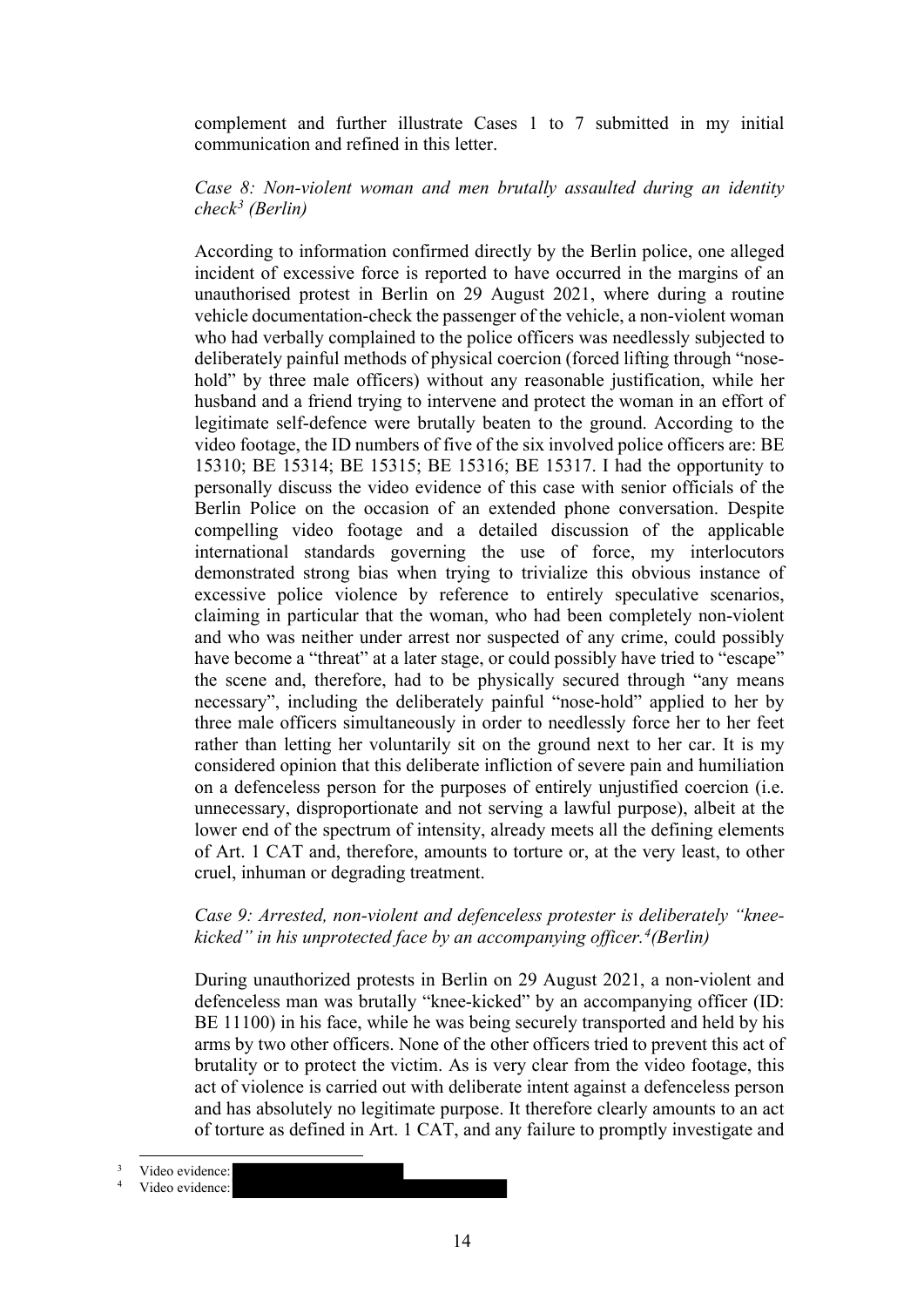prosecute those responsible would give rise to serious concerns of acquiescence, consent, and complicity.

# *7. New allegations relating to surveillance*

According to information received, the President of the German domestic intelligence service (BfV) has announced<sup>[5](#page-14-0)</sup>, on 15 June 2021, a nationwide observation against "Anti-democratic and/or security-endangering delegitimization of the state" by what he called "violent right-wing extremists", in reference to the "Querdenken" group who reportedly has been the main organizer of protests against COVID-19 measures and regulations imposed by the authorities.

I am concerned that the announced surveillance program would appear to expose anti-COVID protesters to a higher risk of reprisal or preventive security measures and, therefore, may intimidate and deter victims of police brutality from lodging a criminal complaint with the competent authorities.

I am particularly alarmed by the announcement of such measures with no distinction being made between violent extremist groups and non-violent protesters who are simply exercising their right to freedom of expression and opinion. Such indiscriminate public exposure, defamation and stigmatisation may give rise to unjustified anxiety, stress, shame and guilt, and may lead to the denial of justice, redress and rehabilitation for victims due to intimidation, fear of surveillance and other forms of reprisal incompatible with human rights law.

In connection with the above alleged facts and concerns, please also refer to the **Annex on Reference to international human rights law** attached to this letter which cites international human rights instruments and standards relevant to these allegations.

As it is my responsibility, under the mandate provided to me by the Human Rights Council, to seek to clarify all cases brought to our attention, I would be grateful for your observations on the following matters:

- 1. Please provide any additional information and/or comment(s) you may have on the above-mentioned allegations, observations, and concerns.
- 2. Please provide information on the current state of investigations on each of the seven original (Cases 1 -7) and two new (Cases 8 and 9) incidents of police brutality documented through video evidence, as described above and in my previous communication. In cases where no investigations have been initiated or where these are still pending, please explain how this is compatible with the human rights obligations of Germany, particularly in contrast to the "accelerated proceedings" applied for the rapid adjudication and sentencing of protesters often within less than 24 hours.

<span id="page-14-0"></span><sup>5</sup> [https://www.verfassungsschutz.de/SharedDocs/reden/DE/2021/statement-haldenwang-vorstellung-des](https://www.verfassungsschutz.de/SharedDocs/reden/DE/2021/statement-haldenwang-vorstellung-des-verfassungsschutzberichts-2020.html)[verfassungsschutzberichts-2020.html](https://www.verfassungsschutz.de/SharedDocs/reden/DE/2021/statement-haldenwang-vorstellung-des-verfassungsschutzberichts-2020.html)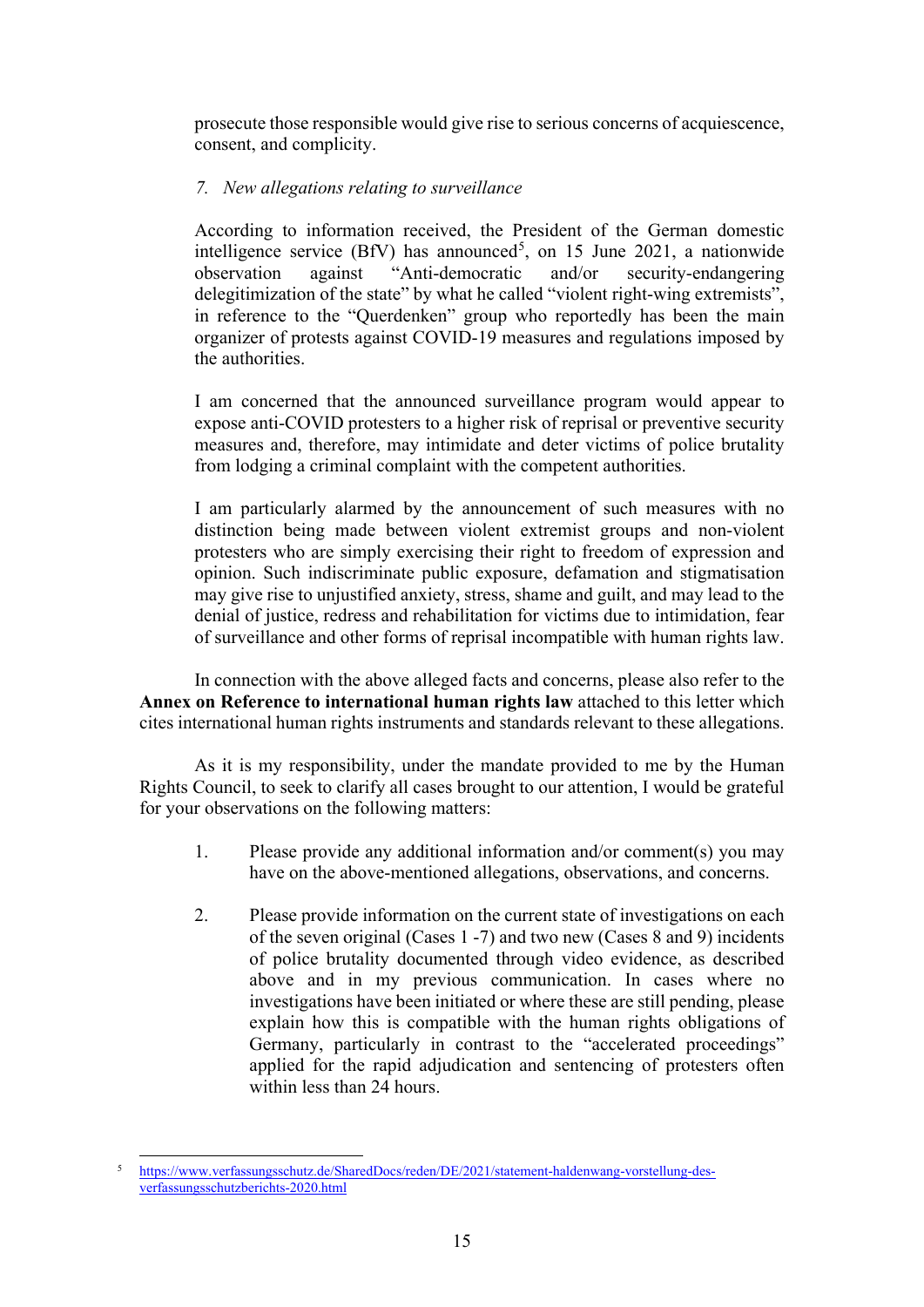- 3. Please provide detailed information procedures followed by the Land Criminal Police Office 342 in order to investigate cases of police misconduct and violations committed by law enforcement officials. Please also explain on which grounds all police officers accused of excessive use of force (with one exception) either have been acquitted from all charges or are still subject to long-lasting investigations, without any conviction, decision to prosecute or disciplinary measure imposed despite the availability of compelling video evidence of serious misconduct.
- 4. Please provide more detailed information on the various mechanisms of "follow-up" which, according to the Government, systematically followup on alleged incidents of the use of force and review the conduct of the police officers involved. Also please explain what precise measures of follow-up are applied or foreseen as part of these procedures in order to ensure their objectivity, impartiality, timeliness, and effectiveness.
- 5. Please provide detailed information on the existing mechanisms, if any, to ensure victims are granted adequate redress, reparation and rehabilitation, in compliance with article 14 of the CAT, including the measures taken to ensure non-recurrence.
- 6. Please provide information on the announced surveillance programme against anti-vaccination and anti-COVID measures protesters, what does it entail and how does it make the distinction between potential violent protesters and other persons exercising their right to freedom of expression and freedom of assembly.
- 7. Please explain the "accelerated judicial proceedings" against protesters accused of violence against police officers, and how are these defendants granted their fundamental legal and procedural safeguards to ensure their fair trial, particularly as compared to the systematic procrastination observed with regard to criminal and disciplinary investigations against police officers.

This communication and any response received from your Excellency's Government will be made public via the communications reporting [website](https://spcommreports.ohchr.org/) within 60 days. They will also subsequently be made available in the usual report to be presented to the Human Rights Council.

While awaiting a reply, I urge that all necessary interim measures be taken to halt the alleged violations and prevent their re-occurrence and in the event that the investigations support or suggest the allegations to be correct, to ensure the accountability of any person(s) responsible for the alleged violations.

I may publicly express my concerns in the near future as, in my view, the information upon which the press release will be based is sufficiently reliable to indicate a matter warranting immediate attention. I also believe that the wider public should be alerted to the potential implications of the above-mentioned allegations. The press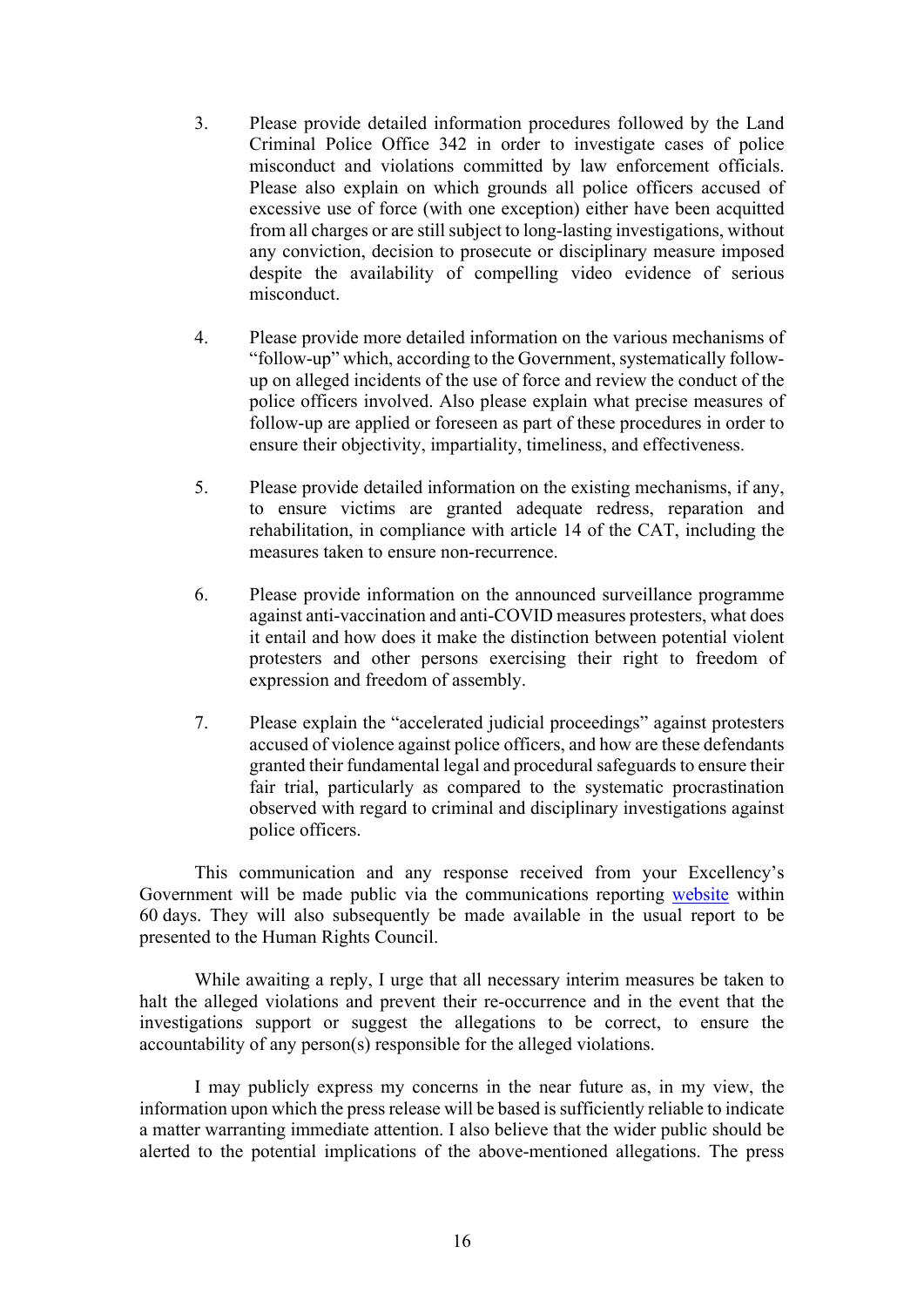release will indicate that I have been in contact with your Excellency's Government's to clarify the issue/s in question.

Please accept, Excellency, the assurances of my highest consideration.

Nils Melzer Special Rapporteur on torture and other cruel, inhuman or degrading treatment or punishment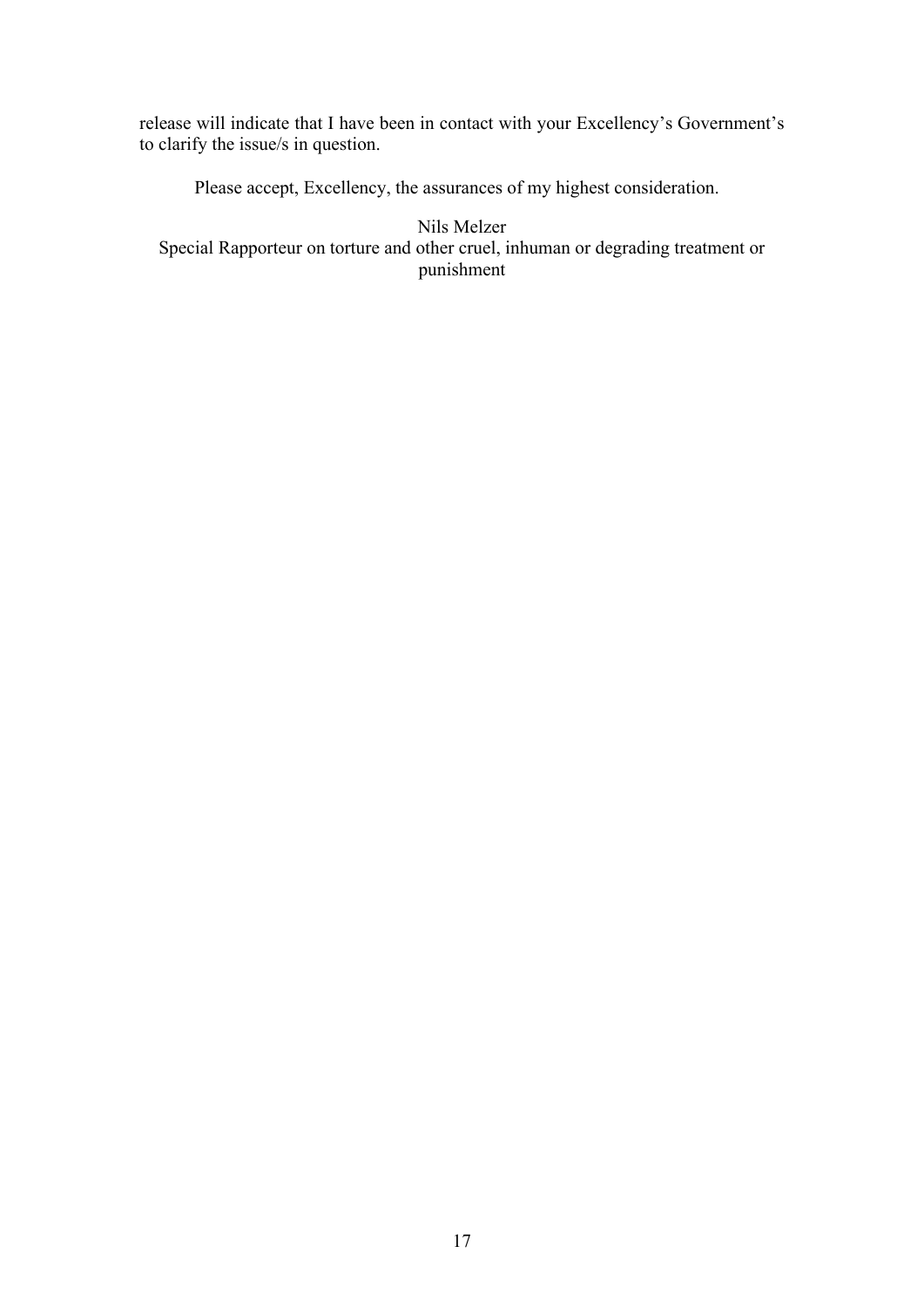#### **Annex Reference to international human rights law**

In connection with the above allegations and concerns, we would like to refer your Excellency's Government to the relevant international norms and standards that are applicable to the issues brought forth by the situation described above.

We would like to remind your Excellency's Government of the absolute and non-derogable prohibition of torture and other cruel, inhuman or degrading treatment or punishment as codified in articles 2 and 16 of the Convention against Torture and other Cruel, Inhuman or Degrading Treatment or Punishment (CAT). The freedom from torture and other cruel, inhuman or degrading treatment or punishment is a nonderogable right under international law that must be respected and protected under all circumstances.

This absolute and non-derogable prohibition also applies to extra-custodial settings, when the use of force does not pursue a lawful purpose (legality), or is unnecessary for the achievement of a lawful purpose (necessity), or inflicts excessive harm compared to the purpose pursued (proportionality). Moreover, failure to take all precautions practically possible in the planning, preparation and conduct of law enforcement operations with a view to avoiding the unnecessary, excessive or otherwise unlawful use of force contravenes the State's positive obligation to prevent acts of cruel, inhuman or degrading treatment or punishment within its jurisdiction. In this connection, States must regulate and control the extra-custodial use of force and must ensure that all of their agents are trained, equipped and instructed so as to prevent any act of torture and cruel, inhuman or degrading treatment or punishment within their jurisdiction.<sup>[6](#page-17-0)</sup>

Police brutality and other excessive use of force in light of the prohibition of cruel, inhuman or degrading treatment or punishment and, in situations of powerlessness, of torture, has been illustrated in the jurisprudence of international and regional human rights mechanisms, such as the Committee against Torture, the Human Rights Committee, the Inter-American Court of Human Rights and Inter-American Commission on Human Rights, and the European Court of Human Rights. Furthermore, certain weapons and other means of law enforcement have been widely recognised to be inherently cruel, inhuman or degrading by nature or design.

Furthermore, wherever there is reasonable grounds to believe that extracustodial force amounting to torture or other cruel, inhuman or degrading treatment or punishment has been used, States have a duty to conduct a prompt and impartial investigation in order to ensure full accountability for any such act, including, as appropriate, administrative, civil and criminal accountability, and to ensure that victims receive adequate redress and rehabilitation.

<span id="page-17-0"></span><sup>6</sup> the Basic Principles on the Use of Force and Firearms by Law Enforcement Officials <https://www.ohchr.org/EN/ProfessionalInterest/Pages/UseOfForceAndFirearms.aspx> and the Code of Conduct for Law Enforcement Officials <https://www.ohchr.org/en/professionalinterest/pages/lawenforcementofficials.aspx>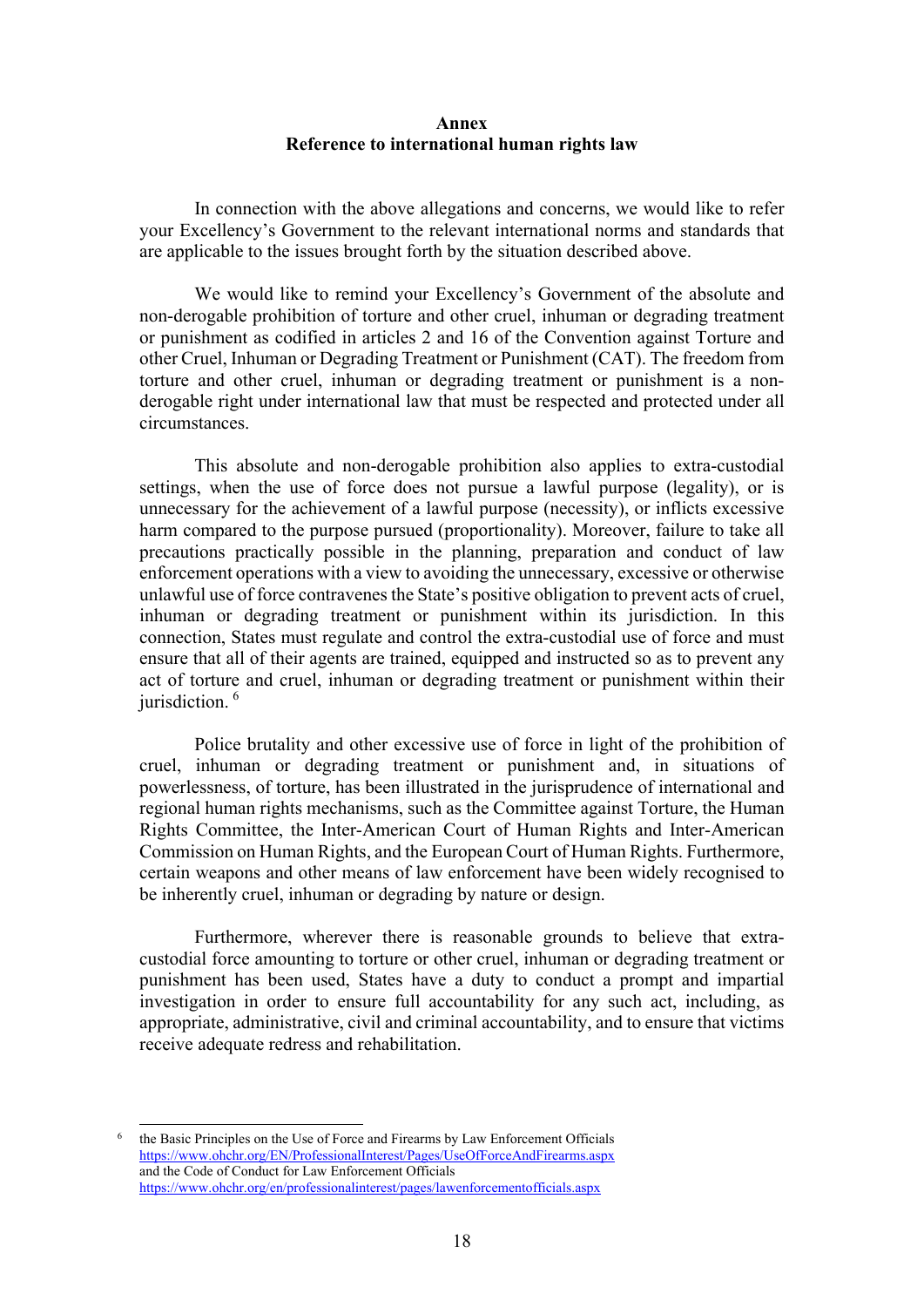In his report to the General Assembly, the Special Rapporteur on Torture and other Cruel, Inhuman, or Degrading Treatment or Punishment reiterated States' obligations in the context of policing protests, indicating that "no restrictions may be placed on the exercise of [the right to peaceful assembly] other than those imposed in conformity with the law and which are necessary in a democratic society in the interests of national security or public safety, public order (*ordre public*), the protection of public health or morals or the protection of the rights and freedoms of others"; "individuals" cannot lose their protection against torture and other cruel, inhuman or degrading treatment or punishment under any circumstances whatsoever, including in the context of violent riots or unlawful protests", and "failure to take all precautions practically possible in the planning, preparation and conduct of law enforcement operations with a view to avoiding the unnecessary, excessive or otherwise unlawful use of force contravenes the State's positive obligation to prevent acts of cruel, inhuman or degrading treatment or punishment within its jurisdiction." (A/72/178, paras 15 and 62 (c)).

In this report, the Special Rapporteur on Torture examined whether and in which circumstances the extra-custodial use of force by State agents amounts to torture or other cruel, inhuman or degrading treatment or punishment, and concluded that:

(a) Today, the absolute and non-derogable prohibition of torture and other cruel, inhuman or degrading treatment or punishment is universally recognized as a core principle of international law that is binding upon all States, irrespective of their treaty obligations. The prohibition of torture is also one of the few norms of customary international law that is universally recognized as having attained peremptory status (jus cogens);

(b) The prohibition of torture and other cruel, inhuman or degrading treatment or punishment not only protects persons deprived of their liberty, but also applies in extra-custodial settings;

(c) Any extra-custodial use of force that does not pursue a lawful purpose (legality), or that is unnecessary for the achievement of a lawful purpose (necessity), or that inflicts excessive harm compared to the purpose pursued (proportionality) contradicts established international legal principles governing the use of force by law enforcement officials and amounts to cruel, inhuman or degrading treatment or punishment. Moreover, failure to take all precautions practically possible in the planning, preparation and conduct of law enforcement operations with a view to avoiding the unnecessary, excessive or otherwise unlawful use of force contravenes the State's positive obligation to prevent acts of cruel, inhuman or degrading treatment or punishment within its jurisdiction;

(d) Any extra-custodial use of force that is intended to inflict pain or suffering on a "powerless" person (that is, a person who is under direct physical or equivalent control and is unable to escape or resist) as a vehicle for achieving a particular purpose amounts to torture, irrespective of considerations of lawful purpose, necessity and proportionality;

(e) States must regulate the extra-custodial use of force and must ensure that all of their agents are trained, equipped and instructed so as to prevent any act of torture